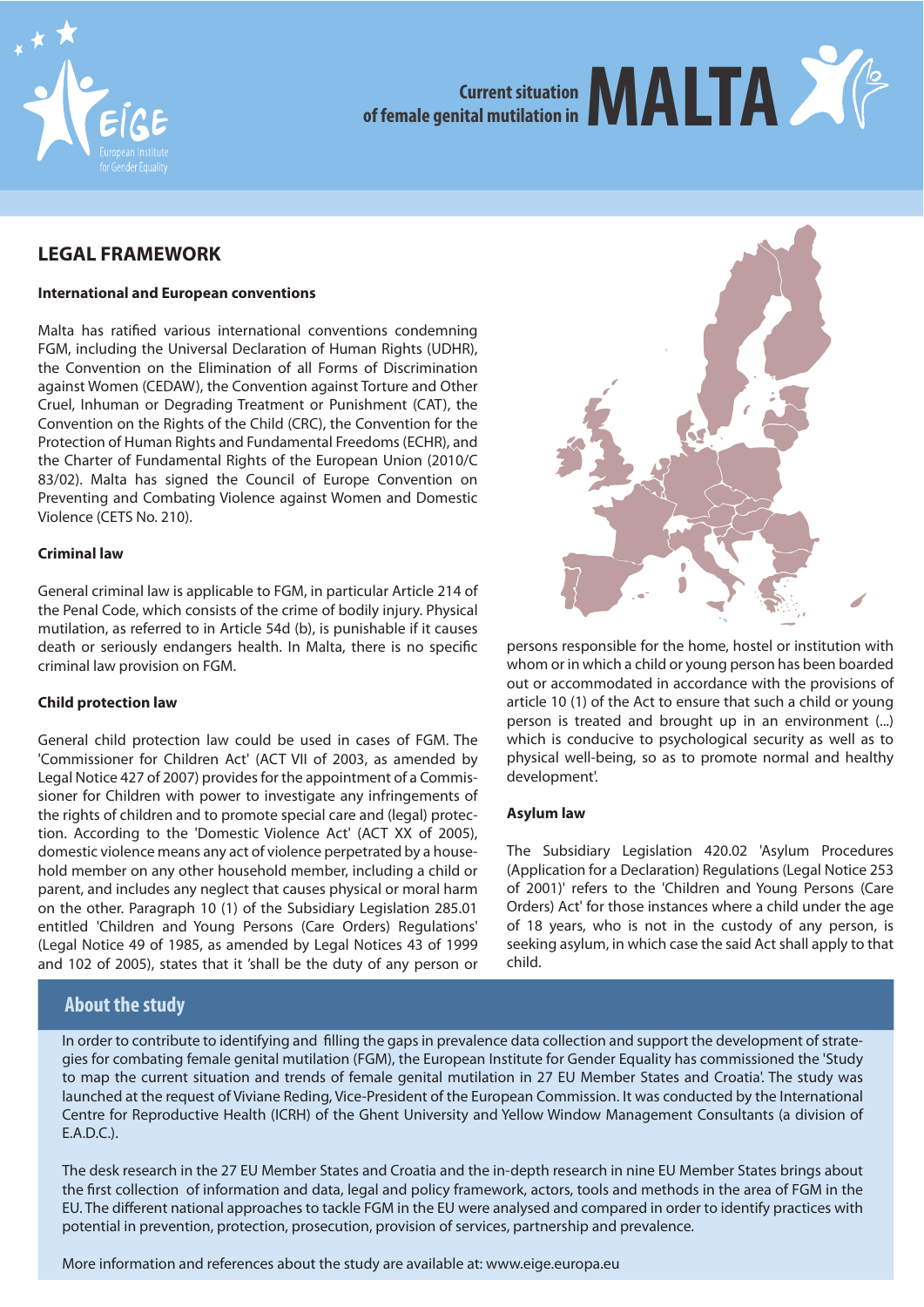| INDICATOR<br>COUNTRY  | FGM prevalence<br>studies | Asylum granted on<br>FGM grounds | Specific criminal law<br>provision on FGM | National action plan<br>covering FGM | FGM-related child<br>protection<br>interventions | Hospital/medical<br>records of FGM |
|-----------------------|---------------------------|----------------------------------|-------------------------------------------|--------------------------------------|--------------------------------------------------|------------------------------------|
| <b>AUSTRIA</b>        |                           | $\checkmark$                     | $\checkmark$                              | $\checkmark$                         |                                                  |                                    |
| <b>BELGIUM</b>        | $\checkmark$              | $\checkmark$                     | $\checkmark$                              | $\checkmark$                         |                                                  | $\checkmark$                       |
| <b>BULGARIA</b>       |                           |                                  |                                           |                                      |                                                  |                                    |
| <b>CYPRUS</b>         |                           |                                  | $\checkmark$                              |                                      |                                                  |                                    |
| <b>CZECH REPUBLIC</b> |                           |                                  |                                           |                                      |                                                  |                                    |
| <b>GERMANY</b>        | $\checkmark$              | $\checkmark$                     |                                           | $\checkmark$                         | $\checkmark$                                     |                                    |
| <b>DENMARK</b>        |                           |                                  | $\checkmark$                              | $\checkmark$                         | $\checkmark$                                     |                                    |
| <b>ESTONIA</b>        |                           |                                  |                                           |                                      |                                                  |                                    |
| <b>GREECE</b>         |                           |                                  |                                           | $\checkmark$                         |                                                  |                                    |
| <b>SPAIN</b>          |                           |                                  | $\checkmark$                              | $\checkmark$                         | $\checkmark$                                     |                                    |
| <b>FINLAND</b>        |                           |                                  |                                           | $\checkmark$                         | $\checkmark$                                     |                                    |
| <b>FRANCE</b>         | $\checkmark$              | $\checkmark$                     |                                           | $\checkmark$                         | $\checkmark$                                     | $\checkmark$                       |
| <b>CROATIA</b>        |                           |                                  | $\checkmark$                              | $\checkmark$                         |                                                  |                                    |
| <b>HUNGARY</b>        | $\checkmark$              | $\checkmark$                     |                                           |                                      |                                                  |                                    |
| <b>IRELAND</b>        | $\checkmark$              | $\checkmark$                     | $\checkmark$                              | $\checkmark$                         |                                                  | $\checkmark$                       |
| <b>ITALY</b>          | $\checkmark$              | $\checkmark$                     | $\checkmark$                              | $\checkmark$                         | $\checkmark$                                     |                                    |
| <b>LATVIA</b>         |                           | $\checkmark$                     |                                           |                                      |                                                  |                                    |
| LITHUANIA             |                           | $\checkmark$                     |                                           |                                      |                                                  |                                    |
| <b>LUXEMBOURG</b>     |                           |                                  |                                           |                                      |                                                  |                                    |
| <b>MALTA</b>          |                           |                                  |                                           |                                      |                                                  |                                    |
| <b>NETHERLANDS</b>    | $\checkmark$              | $\checkmark$                     |                                           | $\checkmark$                         | $\checkmark$                                     | $\checkmark$                       |
| <b>POLAND</b>         |                           |                                  |                                           |                                      |                                                  |                                    |
| <b>PORTUGAL</b>       |                           |                                  |                                           | $\checkmark$                         |                                                  | $\checkmark$                       |
| <b>ROMANIA</b>        |                           | $\checkmark$                     |                                           |                                      |                                                  |                                    |
| <b>SLOVAKIA</b>       |                           | $\checkmark$                     |                                           |                                      |                                                  |                                    |
| SWEDEN                |                           | $\checkmark$                     | $\checkmark$                              | $\checkmark$                         | $\checkmark$                                     | $\checkmark$                       |
| <b>SLOVENIA</b>       |                           |                                  |                                           |                                      |                                                  |                                    |
| <b>UNITED KINGDOM</b> | $\checkmark$              | $\checkmark$                     | $\checkmark$                              | $\checkmark$                         | $\checkmark$                                     | $\checkmark$                       |

## **What is female genital mutilation?**

ш

П

- Female genital mutilation (FGM), also known as female genital cutting, is a form of gender-based violence. It comprises all procedures involving partial or total removal of the external female genitalia or other injury to the female genital organs for non-medical reasons.
- Female genital mutilation has negative effects on the health of women in the short, medium and long term and may even lead to death. It is carried out for both cultural and social reasons. Religious arguments tend to be used to justify the practice but there is no religious mandate for it.
- According to UNICEF, FGM is practised in more than 20 African countries spreading between Senegal in the west and Somalia in the east.
- Although overall figures are difficult to estimate, thousands of women and girls residing in the European Union may have been genitally mutilated or are at risk of FGM.

The EU institutions and the Member States are committed to fighting FGM, as it is shown in the Commission's 'Strategy for equality between women and men (2010−2015)'. The Daphne III programme has played a crucial role in putting FGM on the agenda in several EU countries and in providing financial support for the implementation of transnational projects in this field.

The European Parliament resolution of 14 June 2012 on ending female genital mutilation clearly stipulates that 'any form of female genital mutilation is a harmful traditional practice that cannot be considered part of a religion, but is an act of violence against women and girls which constitutes a violation of their fundamental rights'. The European Parliament calls on the Member States to take a firm action to combat this illegal practice.

#### **Professional secrecy law**

In the absence of specific legal provisions with regard to reporting cases of performed or planned FGM, general law with regard to professional secrecy and disclosure may be applied in Malta.

## **POLICY FRAMEWORK**

The National Sexual Health Policy (2010) refers to FGM as 'one of the realities arising around sexual health which needs to be addressed more comprehensively in Malta, as a result of the increase in numbers of residents originating from societies where such practices are known to be prevalent'. Until February 2012, there have been no policy documents dealing with FGM. FGM is tackled in the open (detention) centres through education by the Migrant Health Unit and the Jesuit Refugee Service, but no official quiding policies have been identified.

## **PREVALENCE OF FGM IN THE COUNTRY**

As of February 2012, there are no representative calculations of the number of women victims of FGM or girls at risk in Malta. An internal report of 2009 from the Migrant Health Unit on FGM claimed that 242 women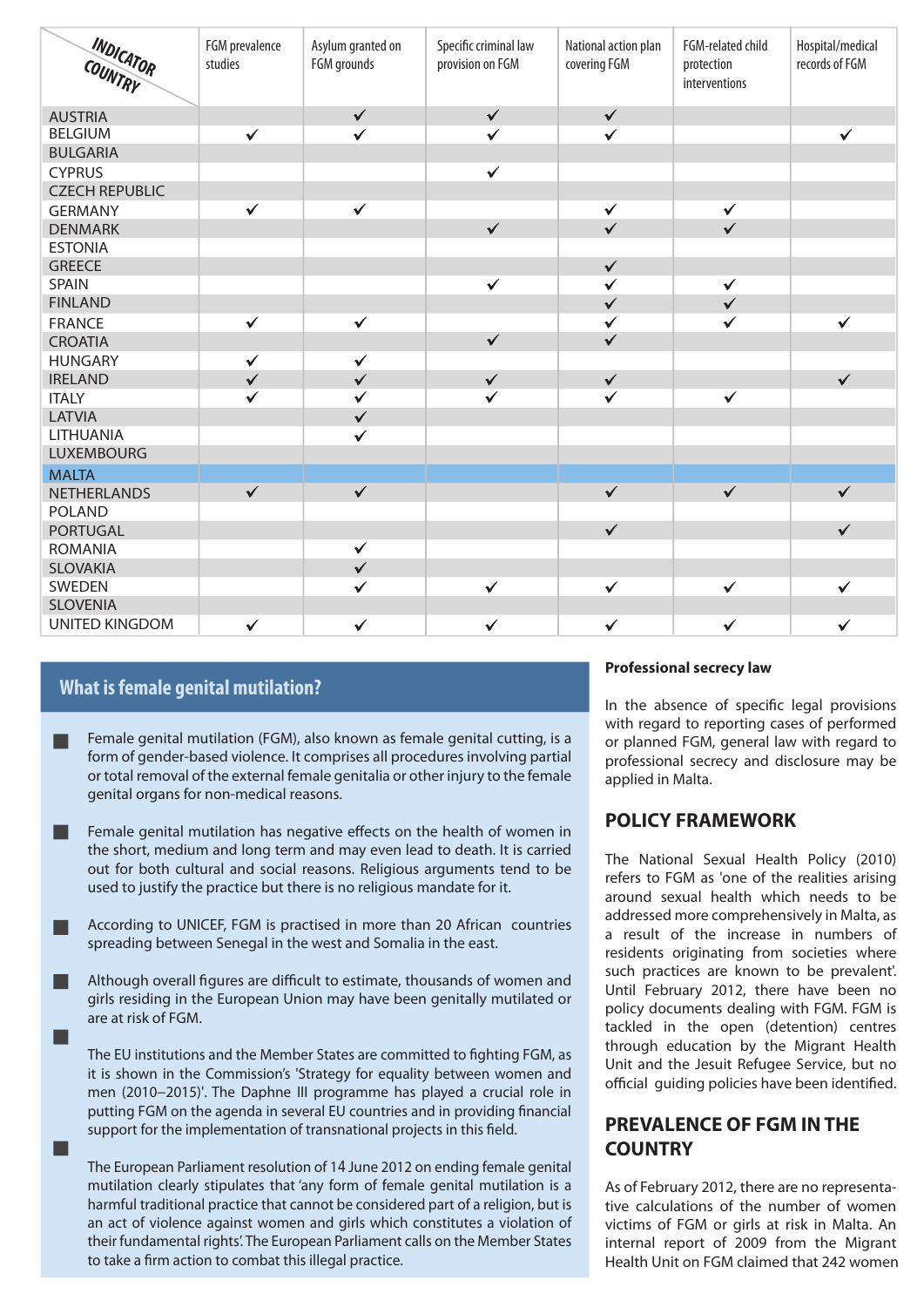came from countries with a high prevalence of FGM, while another internal report about child spacing practices among Somali women residing in open centres in Malta stated that 262 women were living in such centres in 2011, and that 114 of these had small children. And finally, a study conducted between 2003 and 2007 showed that there were 566 births in Malta by mothers of African nationality. One hundred and seventy of these mothers came from sub-Saharan and Sahel regions.

### **What is gender-based violence?**

l I

l 1

- Gender-based violence is a violation of human rights and a form of discrimination. It is defined as violence directed against a person on the basis of gender. Gender-based violence reflects and reinforces inequalities between men and women and results in physical, mental and sexual harm. It includes, among others: domestic violence, rape, sexual harassment, sexual violence during conflict, female genital mutilation, forced marriages, forced prostitution, forced sterilisation, female infanticide and prenatal sex selection.
	- In the European Pact for Gender Equality (2011−2020) the Council of the European Union reaffirms its commitment to fulfil EU ambitions regarding gender equality as mentioned in the Treaty. In particular, it emphasises the need to combat all forms of violence against women in order to ensure the full enjoyment of human rights by women and girls and, as a consequence, to enhance gender equality with a view to creating inclusive growth and development in labour markets in Europe.
	- The European Parliament Resolution on the elimination of violence against women of 26 November 2009 urges Member States to improve, among others, their national laws and policies to combat all forms of violence against women, in particular through the development of comprehensive national action plans to combat violence against women.

The European Commission's Strategy for Equality between Women and Men 2010−2015 emphasises the importance of combating violence against women. The Stockholm Programme 2009 highlights the need for special support and legal protection for victims of violence against women. In addition, the Women's Charter 2010 envisages the implementation of a comprehensive and effective policy framework to combat gender-based violence as well as the strengthening of the measures to eradicate female genital mutilation and other acts of violence.

### **Facts**

- As of February 2012, there are no policy documents that address FGM.
- The National Sexual Health Policy (2010) refers to FGM as 'one of the realities arising around sexual health which needs to be addressed'.
- A few actors (civil society organisations and one public body) deal with FGM in their work with irregular migrants residing in open centres.
- Training on FGM for health professionals was organised in 2010.

#### **Figures**

- Between 2003 and 2007, there were 566 births in Malta by mothers of African nationality; 170 of these mothers came from sub-Saharan and Sahel regions.
- Until 2009, an estimated 242 migrant women from countries where FGM is practised were living in Malta.
- There is a record of one case from an Ethiopian family where asylum was requested based on FGM, but not granted.